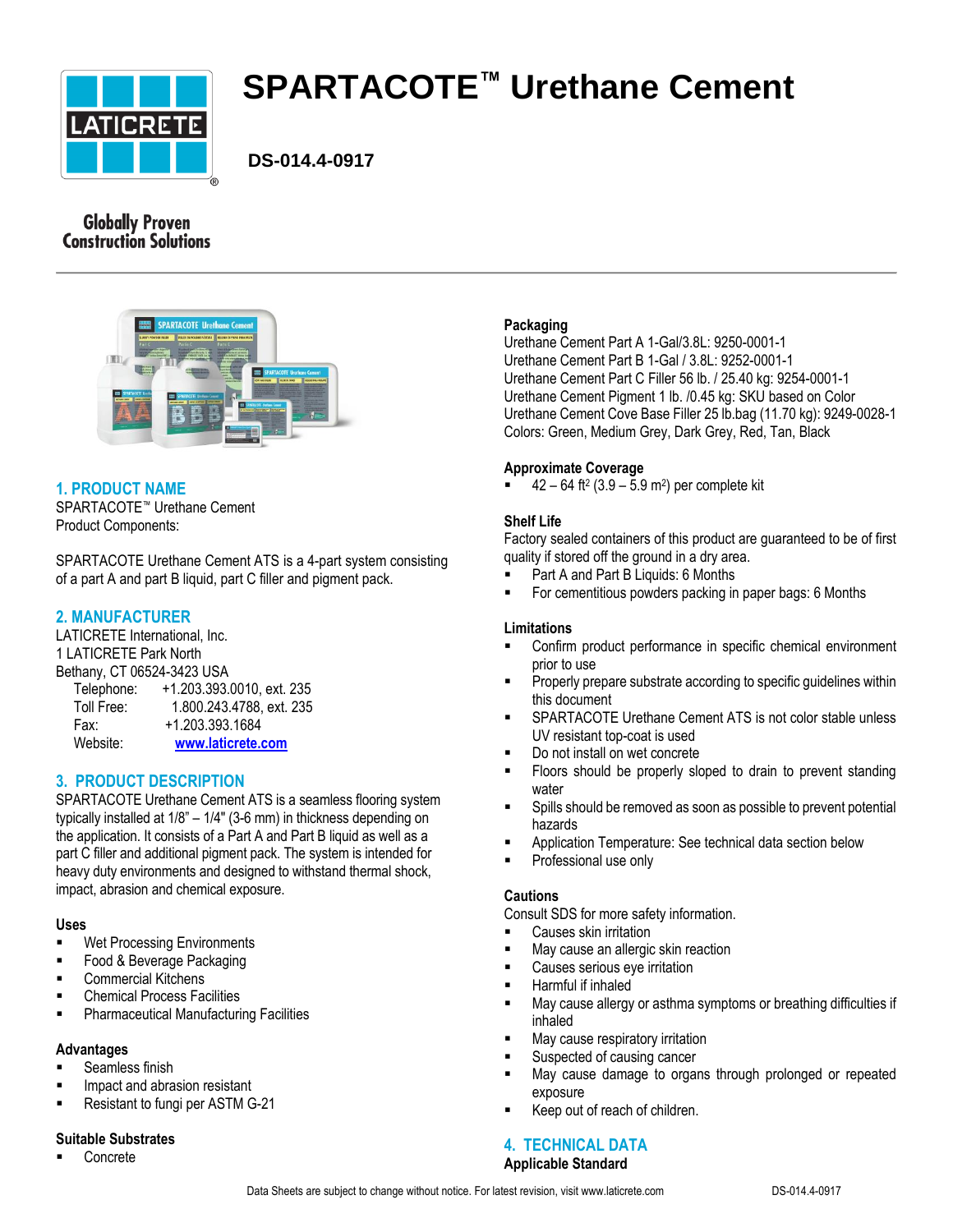ASTM C579, ASTM C307, ASTM C580, ASTM C4541, ASTM C4226, ASTM G21

#### **Physical Properties**

#### **Typical Properties at 70°F**

| Compressive Strength (ASTM C579)          | 8,900 psi (61.36 MPa)                        |
|-------------------------------------------|----------------------------------------------|
| Tensile Strength (ASTM C307)              | 900 psi (6.2 MPa)                            |
| Flexural Strength (ASTM C580)             | 2,000 psi (13.8 MPa)                         |
| Impact Strength, in/lbs. (ASTM D<br>4226) | $\ge$ 140 in-lb.f (1613 gram-force<br>meter) |

Specifications are subject to change without notification. Technical data shown in SPARTACOTE™ product data sheets and technical data sheets are typical but reflect laboratory test procedures conducted in laboratory conditions. Actual field performance and test results will depend on installation methods and site conditions. Field test results will vary due to critical job site factors.

#### **Working Properties**

| Application Temperature, ambient  | 40-85°F (4-29°C)              |
|-----------------------------------|-------------------------------|
| Application Temperature, material | 50-80°F (10-27°C)             |
| Shelf Life                        | 6 months                      |
| Pot Life at 77°F (25°C)           | 20 minutes                    |
| Traffic at 77°F (25°C)            | Light: 12 hours/Full:24 hours |
| Fully Cured at 77°F (25°C)        | 7 days                        |

# **5. INSTALLATION**

#### **Surface Preparation**

Apply only to properly prepared clean, dry and sound concrete substrates that are free of all coatings, sealers, curing compounds, oils, greases or any other contaminants.

- *•* SPARTACOTE Urethane Cement ATS can be installed after 7 days or when concrete reaches a minimum 3,500 psi (24.1 MPa) compressive strength which will allow for proper surface preparation. However, early curing movement, shrinkage or cracking that may occur in the concrete will be reflected through the final SPARTACOTE Urethane Cement ATS flooring.
- *•* Concrete that has been contaminated with chemicals or other foreign matter must be neutralized or removed.
- *•* Remove any laitance or weak surface layers including broom finish surface.
- *•* Prepare surface by mechanical profile to achieve an ICRI CSP 4 to 5.
- *•* All concrete surface irregularities, cracks, expansion joints, control joints and terminations should be properly addressed and prepared prior to application of the flooring. Moving joints and cracks will reflect through the final installed SPARTACOTE Urethane Cement ATS flooring.

#### **Mixing**

- 1. It is very important to utilize a proper mixer and paddle to ensure a complete mix and to reduce the risk of introducing excessive air into the mixture. LATICRETE® recommends a MAN-U-FAB M-61 (1 HP) mixer with a 10-gallon (38L) pail and TR4-10 mixing arm. [\(www.mixall.com\).](http://www.mixall.com)/) An electric jiffy mixer may also be used with a 6 gallon (22.7 L) or larger bucket.
- 2. With the mixer running, pour 1 gallon (3.7L) Part A into the pail.
- 3. Add 1 Powder Pigment package to Part A and mix about 15 seconds.
- 4. Add 1 gallon (3.7 L) Part B to create a 1:1 ratio of A and B. Mix another 15 seconds until the powder pigment is evenly dispersed.
- 5. Gradually add all contents of a Spartacote Urethane Cement Part C Filler into the liquid mixture and blend thoroughly until all particles are wetted out, normally about two minutes.
- 6. Immediately after mixing (within 3 minutes), spread the mixed Spartacote™ Urethane Cement Filler onto the floor at the desired thickness.

### **Application Options:**

 $1/8" - \frac{1}{4}"$  (3-6 mm) slurry applied, broadcasted and top-coated 3/16" (4.8 mm) slurry applied smooth un-broadcasted

#### **Application**

IMPORTANT – Follow all safety instructions listed on the product Safety Data Sheets (SDS) copies available upon request. The following materials should only be installed by trained persons experienced in polyurethane concrete flooring applications.

- 1. To prevent lifting or delamination, keyways (minimum 5/16" wide x 5/16" deep) (7.9 x7.9 mm) must be cut at all terminations, joints, columns, doorways, and drains.
- 2. Clean sand and dust from prepared concrete where the floor is to be installed.
- 3. Use a cam rake or trowel for application.
- 4. Lay abutting edges within 10 minutes to ensure a clean edge. A "wet edge" installation is imperative during large placements to avoid lines and ridges in the finished floor.
- 5. Evenly apply to desired thickness while trying to keep cam rake lines to a minimum. Backroll across slurry with spike roller to help settle aggregates and blend cam rake lines. Further roll with loop/texture roller perpendicular to cam rake lines over entire floor to even and settle slurry prior to broadcasting.
- 6. For a broadcast system, broadcast to rejection specified broadcast media (aggregate or decorative flakes) onto the wet slurry. Do not broadcast onto the wet edge area until settling and backrolling is complete. Continue broadcasting until no wet areas remain.
- 7. After curing (approximately 6-8 hours to withstand foot traffic), remove all excess broadcast media and scrape floor as required.
- 8. Apply specified topcoat to lock system and achieve desired slip resistance.

#### **Application: SPARTACOTE Urethane Cement Cove Base**

\*\*Always install cove base prior to full flooring system to ensure clean transition between vertical and horizontal surfaces.

#### **Typical Application**

3/16" (4.7 mm) thickness vertical Cove Base

#### **Material Quantities**

¼ (0.9 L) Gallon Part A, ¼ (0.9 L) Gallon Part B 1 COVE BASE Filler Bag 28.5 LB (11.70 kg) 1 POWDER Pigment PACK

#### **Coverage:**

35 in LFT unit (10.7 m/unit) for a 3/16" (4.7 mm) x 4" (101 mm) Cove Base